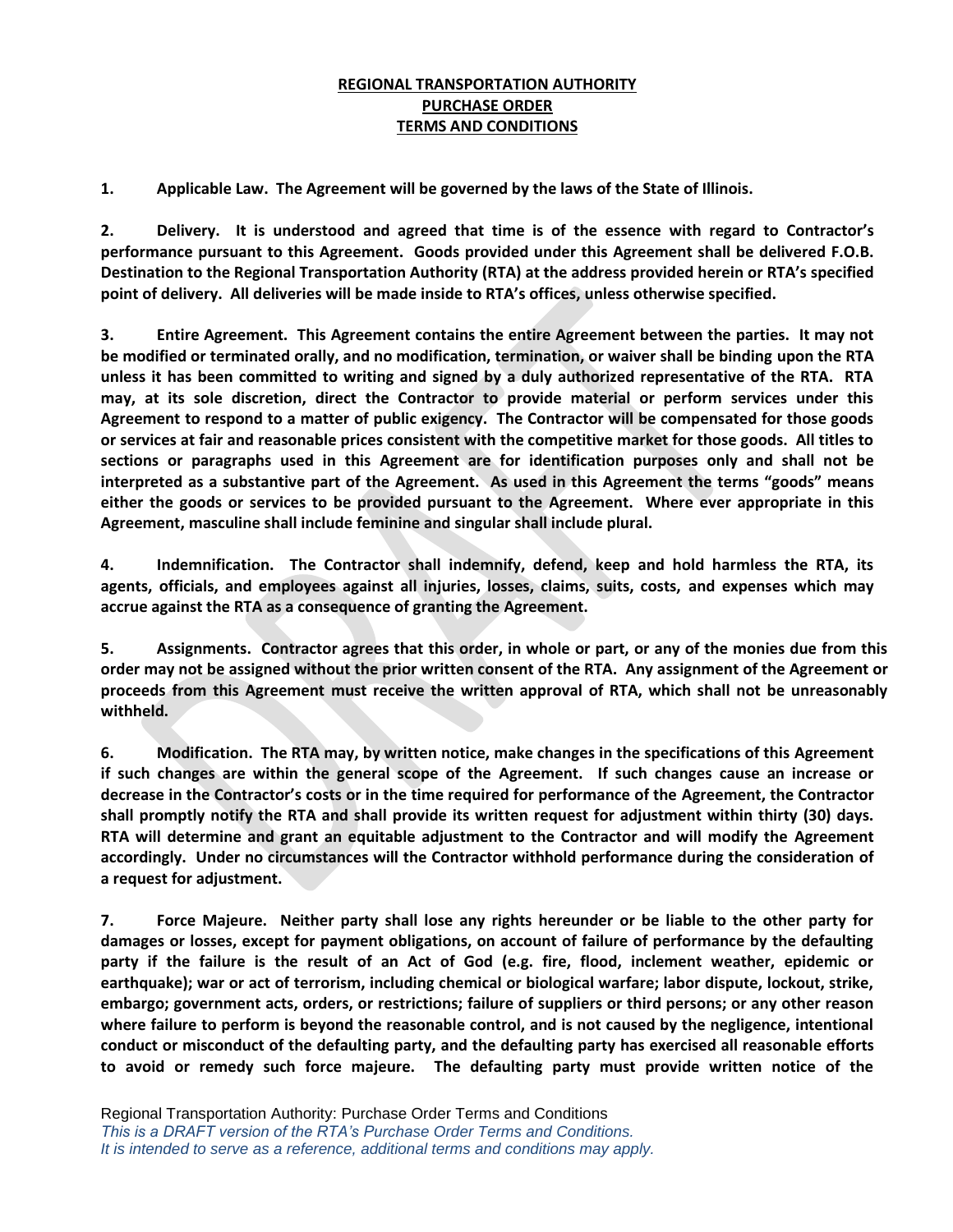**circumstances bringing about of the force majeure event to the remaining party within two (2) business days of the occurrence of the event**

**8. Waiver. RTA's failure to promptly enforce any of the conditions of this Agreement or any rights granted to it in this Agreement does not constitute a waiver of those conditions or rights. The rights of RTA under this Agreement are not exclusive and are in addition to any other right provided by law or under this Agreement.**

**9. Termination. This Agreement can be terminated upon seven (7) calendar days written notice by the RTA, if sufficient funds have not been appropriated to cover the estimated requirements.**

**RTA may terminate this Agreement upon seven (7) days notice for its own convenience when, in RTA's opinion, its best interest are served.** 

**RTA may terminate this Agreement for cause when the Contractor fails to perform the scope of services as described within the Agreement. In the event that RTA terminates for cause the Contractor can be held responsible for any additional costs incurred by RTA in obtaining a replacement for the goods of services that the Agreement failed to provide. In terminating for cause, RTA will provide no less than five (5) days notice to the Contractor to cure any breach. Failure to cure the breach during the five (5) day period will entitle RTA to terminate the Agreement for cause. Such termination will take effect upon delivery of a written notice of termination to the contractor.**

**10. Price Warranty. Contractor warrants that the unit price(s) charged herein does not exceed those unit prices charged by the Contractor to any comparable customers in substantially similar transactions. Further, the Contractor agrees to extend more advantageous pricing to RTA should it become available to comparable customers during the term of this Agreement.**

**11. Payment. Payments will be made in accordance with the terms of this Agreement, or the Contractor's invoice, whichever are more favorable to the RTA. The payment date therefore shall be calculated from the receipt of invoice or receipt and final acceptance of the goods, whichever is later.**

**12. Regulatory Compliance. Contractor represents and warrants that any goods or services furnished hereunder (including all labels, packages and containers for said goods) will comply with the applicable standards, rules and regulations of all Federal, state and local laws and ordinances, including the Occupational Safety and Health Act of 1970 with respect to design, construction, manufacture or intended use of the goods or services.**

**13. Packing. All goods, wrappers, and containers must bear markings and labels required by applicable federal, state and local laws and ordinances, regarding the safety of persons and property. Contractor warrants that delivered price include all charges for packing, crating, and transportation to f.o.b. destination.**

**14. Equal Employment Opportunity. In connection with the execution of this Agreement, the Contractor shall not discriminate against any employee or applicant for employment because race, religion, color, sex, or national origin. The Contractor shall take affirmative actions to insure that applicants are employed, and that employees are treated during their employment, without regard to their race, religion, color, sex, or national origin. The Contractor agrees to comply with Executive Order 11246, and unless otherwise exempt**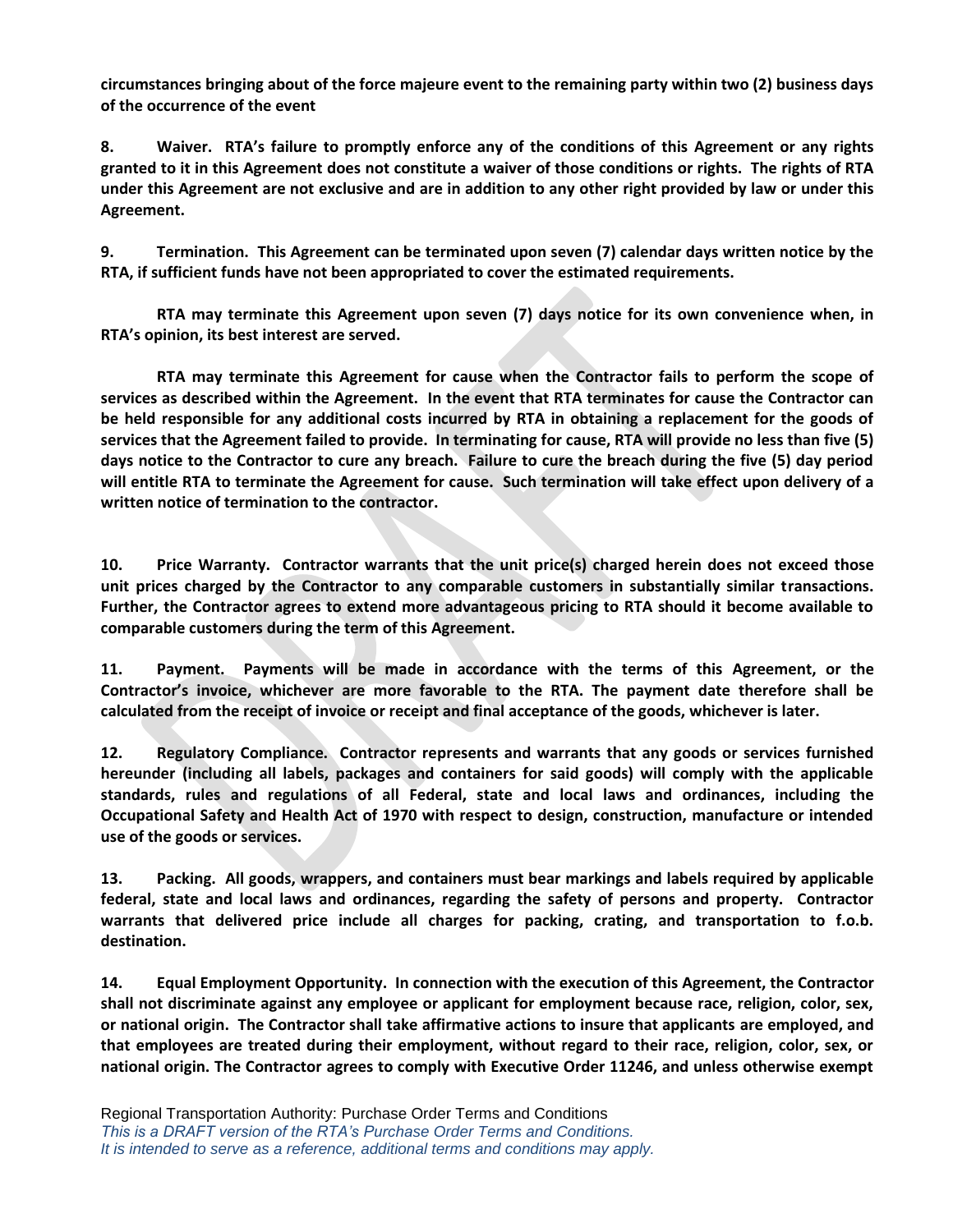**under the rules, regulations, subject to the requirements of the Equal Employment Opportunity clause as set forth in FPR 1-12.803.2, said clause being herewith incorporated into this Agreement by reference.**

**The "Illinois Human Rights Act" Ill. Rev. Ch. 68, Sec. 1-101, et. seq. required by the Illinois Human Rights Commission is herewith incorporated into the Agreement by reference.**

**In addition, the Contractor agrees to comply with all provisions of the "Illinois Human Rights Act," as now or hereafter amended and with all rules, regulations and guidelines in discrimination in employment as now or hereafter promulgated by the Illinois Human Rights Commission.**

**15. Warranties. The Contractor warrants that all products provided under this Agreement will be free from defects in material and workmanship. The Contractor further agrees to honor all express or implied warranties regarding merchantability and fitness for the intended use of the product. Any product which fails will be repaired or replaced at the Contractor's expense so that RTA suffers no loss of use of the goods. The Contractor will bear responsibility for damages to RTA that are a consequence of the Contactor's failure to honor product warranties. Products will be warranted for a period of one (1) year unless the manufacturer's standard warranty provides a greater term of coverage.**

**16. Patent, Trademark and Copyright Indemnity. The Contractor agrees to indemnify the RTA and hold it harmless from and against all claims, liability, loss, damage or expense, including attorney's fees, arising from or by reason of any suit, claim or demand relating to trademark, patent or copyright infringement or litigation based hereon with respect to the goods or any part covered by this order and such obligations shall survive acceptance of the goods and payment thereof by the RTA. The Contractor agrees that it will, when so requested, provided that it is given reasonable notice of the pendency of any such suit, claim, or demand, assume the defense of the RTA against any such aforementioned suit, claim, or demand.**

**17. Data. The Contractor shall not release any data, design or other information disclosed to the Contractor by RTA in the implementation of this Agreement without the express written consent of the RTA. Upon completion of the Agreement, all such data, designs, or other information and any copies thereof shall be returned to the RTA. Where the RTA's data, designs, or other information is distributed by the Contractor to subcontractors employed by the Contractor in the performance of the Agreement, the Contractor shall include appropriate language in the sub-agreement to prevent disclosure of the data, design or other information by the subcontractor.**

**18. Conflict of Interest. Members of the Board, officers and employees of the RTA, their spouses, their children, their parents, their brothers and sisters and their children, are prohibited from having or acquiring any agreement or any direct pecuniary interest in any agreement which will be wholly or partially performed by the payment of funds or the transfer of property of the RTA. Any firm, partnership, association or corporation from which any member of the Board, officer or employee of the RTA is entitled to receive more than seven and one-half percent (7 1/2%) of the total distributable income, is prohibited from having or acquiring any agreement or direct pecuniary interest in any agreement which will be performed in whole or in part by payment of funds or the transfer of property of the RTA. Any firm, partnership, association or corporation from which members of the Board officers, employees of the RTA, their spouses, their children, their parents, their brothers and sisters and their nieces/nephews are entitled to receive in the aggregate more than fifteen percent (15%) of the total distributable income, is prohibited from having or acquiring any agreement or direct pecuniary interest in any agreement which will be performed in whole or in part by the payment of funds or the transfer of property of the RTA.**